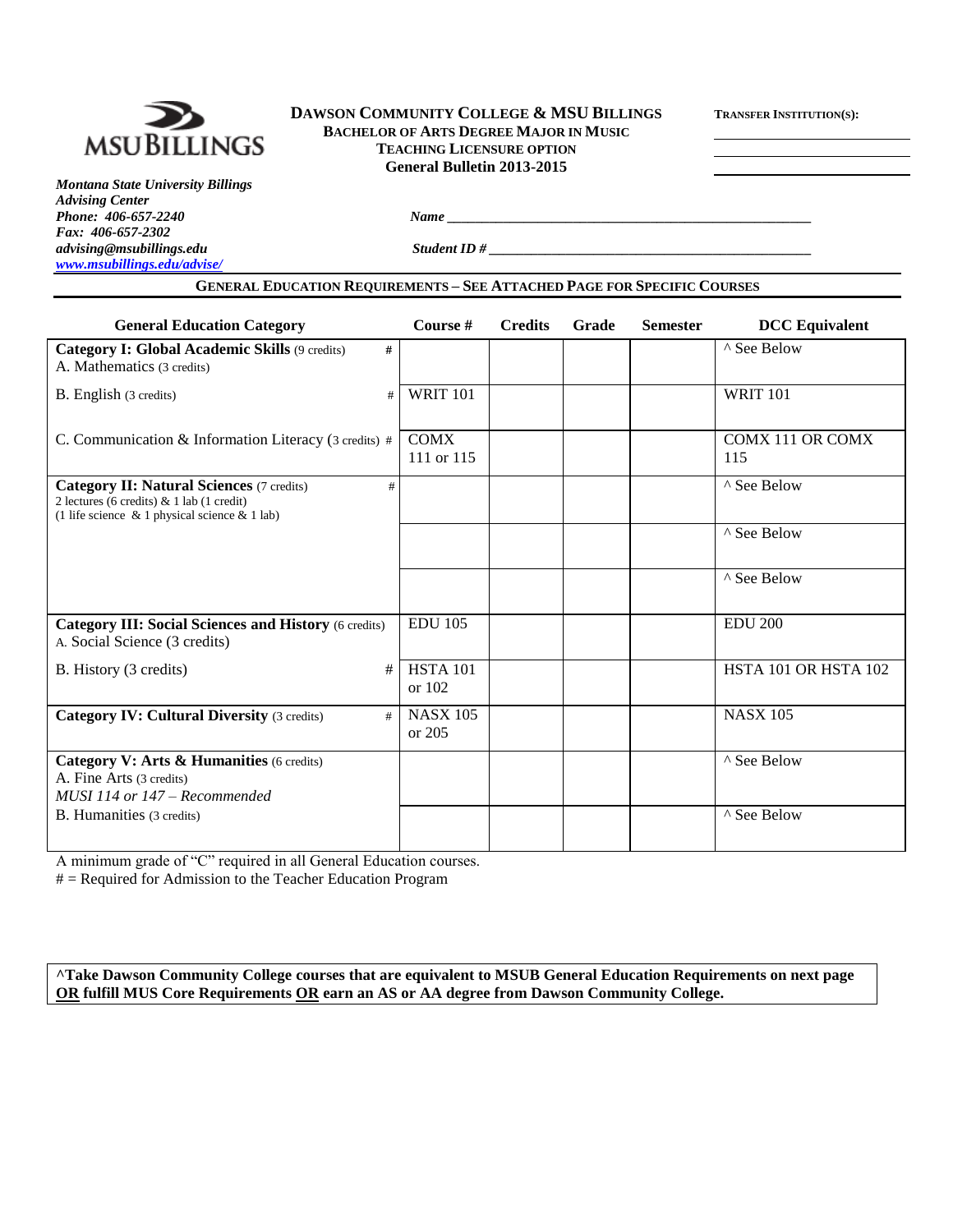# **GENERAL EDUCATION REQUIREMENTS**

|                                |     | <b>CATEGORY I: GLOBAL ACADEMIC SKILLS</b>                                                               | 9 credits                                     |
|--------------------------------|-----|---------------------------------------------------------------------------------------------------------|-----------------------------------------------|
|                                |     | Students are required to take one course from each subcategory                                          |                                               |
|                                |     | <b>Subcategory A - Mathematics</b>                                                                      | 3 credits                                     |
| М                              | 105 | <b>Contemporary Mathematics</b>                                                                         | 3                                             |
| М                              | 114 | <b>Extended Technical Mathematics</b>                                                                   | 3                                             |
| М                              | 121 | College Algebra                                                                                         | 3                                             |
| М                              | 122 | College Trigonometry                                                                                    | 3                                             |
| М                              | 131 | Mathematics for Elementary Teachers II                                                                  | 3                                             |
| М                              | 143 | <b>Finite Mathematics</b>                                                                               | 4                                             |
| М                              | 171 | Calculus I                                                                                              | 4                                             |
| <b>STAT</b>                    | 141 | <b>Introduction to Statistical Concepts</b>                                                             | 3                                             |
| <b>STAT</b>                    | 216 | <b>Introduction to Statistics</b>                                                                       | 4                                             |
| <b>Subcategory B - English</b> |     |                                                                                                         | 3 credits                                     |
| WRIT                           | 101 | College Writing I                                                                                       | 3                                             |
| WRIT                           | 121 | Introduction to Technical Writing                                                                       | 3                                             |
| WRIT                           | 122 | Introduction to Business Writing                                                                        | 3                                             |
| WRIT                           | 201 | College Writing II                                                                                      | 3                                             |
| WRIT                           | 220 | Business & Professional Writing                                                                         | 3                                             |
| WRIT                           | 221 | Intermediate Technical Writing                                                                          | 3                                             |
|                                |     |                                                                                                         |                                               |
|                                |     |                                                                                                         |                                               |
| <b>COMX</b>                    | 111 | Subcategory C- Communication & Information Literacy 3 credits<br><b>Introduction to Public Speaking</b> | 3                                             |
| 0R                             |     |                                                                                                         |                                               |
| <b>COMX</b>                    | 115 | <b>Introduction to Interpersonal Communication3</b>                                                     |                                               |
|                                |     | <b>CATEGORY II: NATURAL SCIENCES</b><br>6 cr. lecture & 1 cr. lab                                       |                                               |
|                                |     | Students are required to take one course from each subcategory and                                      |                                               |
|                                |     | at least one corresponding lab or SCIN 101, 102, 103 & 104                                              |                                               |
|                                |     | <b>Subcategory A - Life Sciences</b>                                                                    | 3-4 credits                                   |
| <b>BIOB</b>                    | 101 | Discover Biology                                                                                        | 3                                             |
| <b>BIOB</b>                    | 102 | Discover Biology Lab                                                                                    | 1                                             |
| <b>BIOB</b>                    | 160 | Principles of Living Systems                                                                            | 3                                             |
| <b>BIOB</b>                    | 161 | Principles of Living Systems Lab                                                                        | 1                                             |
|                                |     | <b>Subcategory B – Physical Sciences</b>                                                                | 3-4 credits                                   |
| ASTR                           | 110 | Introduction to Astronomy                                                                               | 3                                             |
| ASTR                           | 111 | Introduction to Astronomy Lab                                                                           | 1                                             |
| <b>CHMY</b>                    | 121 | Introduction to General Chemistry                                                                       | 3                                             |
| <b>CHMY</b>                    | 122 | Introduction to General Chemistry Lab                                                                   | 1                                             |
| <b>CHMY</b>                    | 141 | College Chemistry I                                                                                     | 3                                             |
| <b>CHMY</b>                    | 142 | College Chemistry Laboratory I                                                                          | 1                                             |
| <b>GEO</b>                     | 101 | Introduction to Physical Geology                                                                        | 3                                             |
| GEO                            | 102 | Introduction to Physical Geology Laboratory                                                             | 1                                             |
| <b>GPHY</b>                    | 111 | Introduction to Physical Geography                                                                      | 3                                             |
| GPHY                           | 112 | Introduction to Physical Geography Lab                                                                  | 1                                             |
| PHSX                           | 103 | Our Physical World                                                                                      | 3                                             |
| PHSX                           | 104 | Our Physical World Lab                                                                                  | $\mathbf{1}$                                  |
| PHSX                           | 205 | College Physics I                                                                                       | 3                                             |
| PHSX                           | 206 | College Physics I Lab                                                                                   | $\mathbf{1}$                                  |
| PHSX                           | 105 | Fundamentals of Phys Sci                                                                                | 3                                             |
| PHSX                           |     |                                                                                                         |                                               |
|                                | 106 | Fundamentals of Phys Sci Lab                                                                            | 1                                             |
|                                |     |                                                                                                         |                                               |
|                                |     | <b>Subcategories A and B - Integrated Sciences</b><br>SCIN 101, 102, 103 & 104 Integrated Sciences      | 7 credits<br>$3, \frac{1}{2}, 3, \frac{1}{2}$ |

|             |            | <b>CATEGORY III: SOCIAL SCIENCES AND HISTORY</b>                  | 6 credits |
|-------------|------------|-------------------------------------------------------------------|-----------|
|             |            | Students are required to take one course from each subcategory    |           |
|             |            | <b>Subcategory A – Social Sciences</b>                            | 3 credits |
| ANTY        | 217        | Physical Anthropology & Archeology                                | 3         |
| <b>BGEN</b> | 105        | <b>Introduction to Business</b>                                   | 3         |
| COMX        | 106        | Communicating in a Dynamic Workplace                              | 3         |
| <b>ECNS</b> | 201        | Principles of Microeconomics                                      | 3         |
| <b>ECNS</b> | 202        | Principles of Macroeconomics                                      | 3         |
| EDU         | 105        | <b>Education and Democracy</b>                                    | 3         |
| <b>GPHY</b> | 141        | Geography of World Regions                                        | 3         |
| HTH         | 110        | Personal Health and Wellness                                      | 3         |
| <b>PSCI</b> | 210        | <b>Introduction to American Government</b>                        | 3         |
| PSCI        | 220        | Introduction to Comparative Government                            | 3         |
| PSYX        | 100        | Introduction to Psychology                                        | 3         |
| <b>PSYX</b> | 231        | <b>Human Relations</b>                                            | 3         |
| SOCI        | 101        | Introduction to Sociology                                         | 3         |
| <b>SOCI</b> | 201        | Social Problems                                                   | 3         |
|             |            |                                                                   |           |
|             |            | <b>Subcategory B - History</b>                                    | 3 credits |
| HSTA        | 101        | <b>American History I</b>                                         | 3         |
| 0R          |            |                                                                   |           |
| HSTA        | 102        | <b>American History II</b>                                        | 3         |
|             |            | <b>CATEGORY IV: CULTURAL DIVERSITY</b>                            | 3 credits |
| NASX        | 105        | <b>Introduction to Native American Studies</b>                    | 3         |
| 0R          |            |                                                                   |           |
|             |            |                                                                   |           |
| NASX        | 205        | <b>Native Americans in Contemporary Society</b>                   | 3         |
|             |            | <b>CATEGORY V: ARTS &amp; HUMANITIES</b>                          | 6 credits |
|             |            |                                                                   |           |
|             |            | Students are required to take one course from each subcategory    | 3 credits |
| ARTZ        | 101        | <b>Subcategory A – Fine Arts</b><br><b>Art Fundamentals</b>       | 3         |
| ARTZ        | 105        | Visual Language-Drawing                                           | 3         |
| ARTZ        | 131        |                                                                   | 3         |
| <b>CRWR</b> | 240        | Ceramics for Non-majors<br><b>Intro Creative Writing Workshop</b> | 3         |
| FILM        | 160        | Introduction to World Cinema                                      |           |
| LIT         | 270        | Film & Literature                                                 | 3<br>3    |
| <b>MART</b> | 260        | Computer Presentation and Animation                               | 3         |
| MUSI        | 101        | <b>Enjoyment of Music</b>                                         | 3         |
| MUSI        | 114        | Band: MSUB Symphonic                                              | 1         |
| MUSI        | 131        | Jazz Ensemble I: MSUB                                             | 1         |
| MUSI        | 147        | Choral Ensemble: University Chorus                                | 1         |
| THTR        | 101        | Introduction to Theatre                                           | 3         |
| THTR        | 120        | Introduction to Acting I                                          | 3         |
|             |            |                                                                   |           |
|             |            | <b>Subcategory B - Humanities</b>                                 | 3 credits |
| <b>ARTH</b> | 150        | Introduction to Art History                                       | 3         |
| HON         | 121        | Perspectives and Understanding                                    | 3         |
| HON         | 281        | The American Intellectual Heritage (1620-1877) 3                  |           |
| HON         | 282        | The American Intellectual Heritage (1877-Present)                 | 3         |
| LIT         | 110        | Introduction to Literature                                        | 3         |
| LIT<br>PHL  | 240<br>110 | The Bible as Literature<br>Introduction to Ethics                 | 3<br>3    |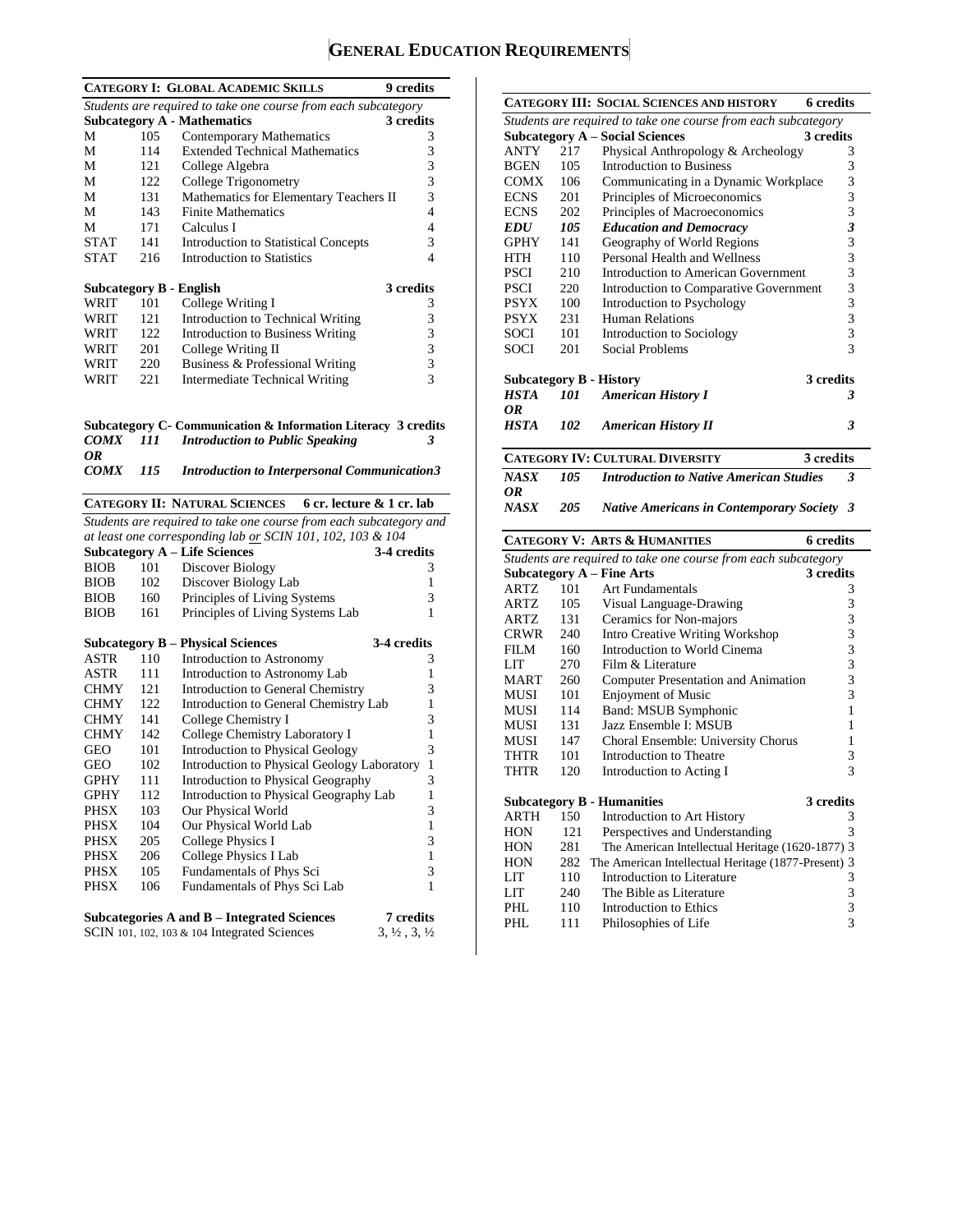|                         |                                                                                        | <b>Course</b>                                      | <b>Credits</b> | Grade | <b>Semester</b> | <b>DCC</b> Equivalent         |  |  |
|-------------------------|----------------------------------------------------------------------------------------|----------------------------------------------------|----------------|-------|-----------------|-------------------------------|--|--|
|                         | A minimum grade of $C$ or better is required in all major coursework                   |                                                    |                |       |                 |                               |  |  |
|                         | Professional Education Core - #Required for Admission to the Teacher Education Program |                                                    |                |       |                 |                               |  |  |
| *#EDU                   | 105                                                                                    | <b>Education and Democracy</b>                     | 3              |       |                 | <b>EDU 200</b>                |  |  |
| ^#EDU                   | 220/                                                                                   | Human Growth and Development/                      | 3              |       |                 | <b>PSYX 230 &amp; EDU 202</b> |  |  |
|                         | 220L                                                                                   | Lab (45 hour practicum required)                   |                |       |                 |                               |  |  |
| #EDU                    | 221                                                                                    | <b>Educational Psychology and Measurement</b>      | 3              |       |                 | <b>PSYX 272</b>               |  |  |
| $^{\wedge\text{HEDSP}}$ | 204                                                                                    | Introduction to Teaching Exceptional Learners      | 3              |       |                 | <b>EDSP 204</b>               |  |  |
|                         |                                                                                        | (15 hour practicum required)                       |                |       |                 |                               |  |  |
| <b>HTH</b>              | 412                                                                                    | Alcohol, Tobacco and Other Drug Awareness (ATOD)   |                |       |                 | HL 231                        |  |  |
| <b>EDU</b>              | 333                                                                                    | Reading and Writing Across the Curriculum          | 3              |       |                 | No DCC Equivalent             |  |  |
| <b>EDU</b>              | 380                                                                                    | Introduction to Curriculum Planning/Practice       | 2              |       |                 | No DCC Equivalent             |  |  |
| <b>EDU</b>              | 354                                                                                    | Secondary Junior Field                             | 2              |       |                 | No DCC Equivalent             |  |  |
| <b>EDU</b>              | 397I                                                                                   | Methods: K-12 Music                                | 2              |       |                 | No DCC Equivalent             |  |  |
| <b>EDU</b>              | 406                                                                                    | Philosophical, Legal & Ethical Issues in Education | 3              |       |                 | No DCC Equivalent             |  |  |
| <b>EDU</b>              | 495A                                                                                   | Student Teaching: K-12                             | 9              |       |                 | No DCC Equivalent             |  |  |
|                         |                                                                                        |                                                    |                |       |                 |                               |  |  |

# **Music Classes**

|             |     | Four (4) credits of Applied Study selected from the following:<br>MUSI 195A, B, C, D, E, F, G, H, I, J, K, L, M, N, O, or P |              |                                 |
|-------------|-----|-----------------------------------------------------------------------------------------------------------------------------|--------------|---------------------------------|
|             |     |                                                                                                                             |              | MUSI 195/295                    |
|             |     |                                                                                                                             |              |                                 |
|             |     |                                                                                                                             |              |                                 |
|             |     |                                                                                                                             |              |                                 |
| <b>MUSI</b> | 135 | Keyboard Skills I                                                                                                           | $\mathbf{1}$ | <b>MUSI 135</b>                 |
| <b>MUSI</b> | 136 | Keyboard Skills II                                                                                                          | $\mathbf{1}$ | <b>MUSI 136</b>                 |
| <b>MUSI</b> | 105 | Music Theory I                                                                                                              | 3            | <b>MUSI 105</b>                 |
| <b>MUSI</b> | 140 | <b>Aural Perception I</b>                                                                                                   | $\mathbf{1}$ | <b>MUSI 140</b>                 |
| <b>MUSI</b> | 106 | Music Theory II                                                                                                             | 3            | <b>MUSI 106</b>                 |
| <b>MUSI</b> | 141 | Aural Perception II                                                                                                         | $\mathbf{1}$ | <b>MUSI 141</b>                 |
| <b>MUSI</b> | 207 | <b>World Music</b>                                                                                                          | 3            |                                 |
|             |     | Four (4) credits selected from the following performance ensembles, any of which may be repeated:                           |              |                                 |
|             |     | *MUSI 114 (Band: MSUB Symphonic), MUSI 108 (Orchestra MSUB), and *MUSI 147 (Choral Ensemble: University Chorus)             |              |                                 |
|             |     |                                                                                                                             |              | MUSI 112/212 OR<br>MUSI 114/214 |
|             |     |                                                                                                                             |              |                                 |
|             |     |                                                                                                                             |              |                                 |
|             |     |                                                                                                                             |              |                                 |
| <b>MUSI</b> | 235 | Keyboard Skills III                                                                                                         | $\mathbf{1}$ | <b>MUSI 235</b>                 |
| <b>MUSI</b> | 236 | Keyboard Skills IV                                                                                                          | $\mathbf{1}$ | <b>MUSI 236</b>                 |
| <b>MUSI</b> | 205 | Music Theory III                                                                                                            | 3            | <b>MUSI 205</b>                 |
| <b>MUSI</b> | 240 | <b>Aural Perception III</b>                                                                                                 | $\mathbf{1}$ | <b>MUSI 240</b>                 |
| <b>MUSI</b> | 206 | Music Theory IV                                                                                                             | 3            | <b>MUSI 206</b>                 |
| <b>MUSI</b> | 241 | <b>Aural Perception IV</b>                                                                                                  | $\mathbf{1}$ | <b>MUSI 241</b>                 |
| <b>MUSE</b> | 272 | Techniques: Flute and Single Reed                                                                                           | $\mathbf{1}$ |                                 |
| <b>MUSE</b> | 273 | Techniques: Double Reed                                                                                                     | $\mathbf{1}$ |                                 |
| <b>MUSE</b> | 274 | <b>Techniques: Upper Brass</b>                                                                                              | $\mathbf{1}$ |                                 |